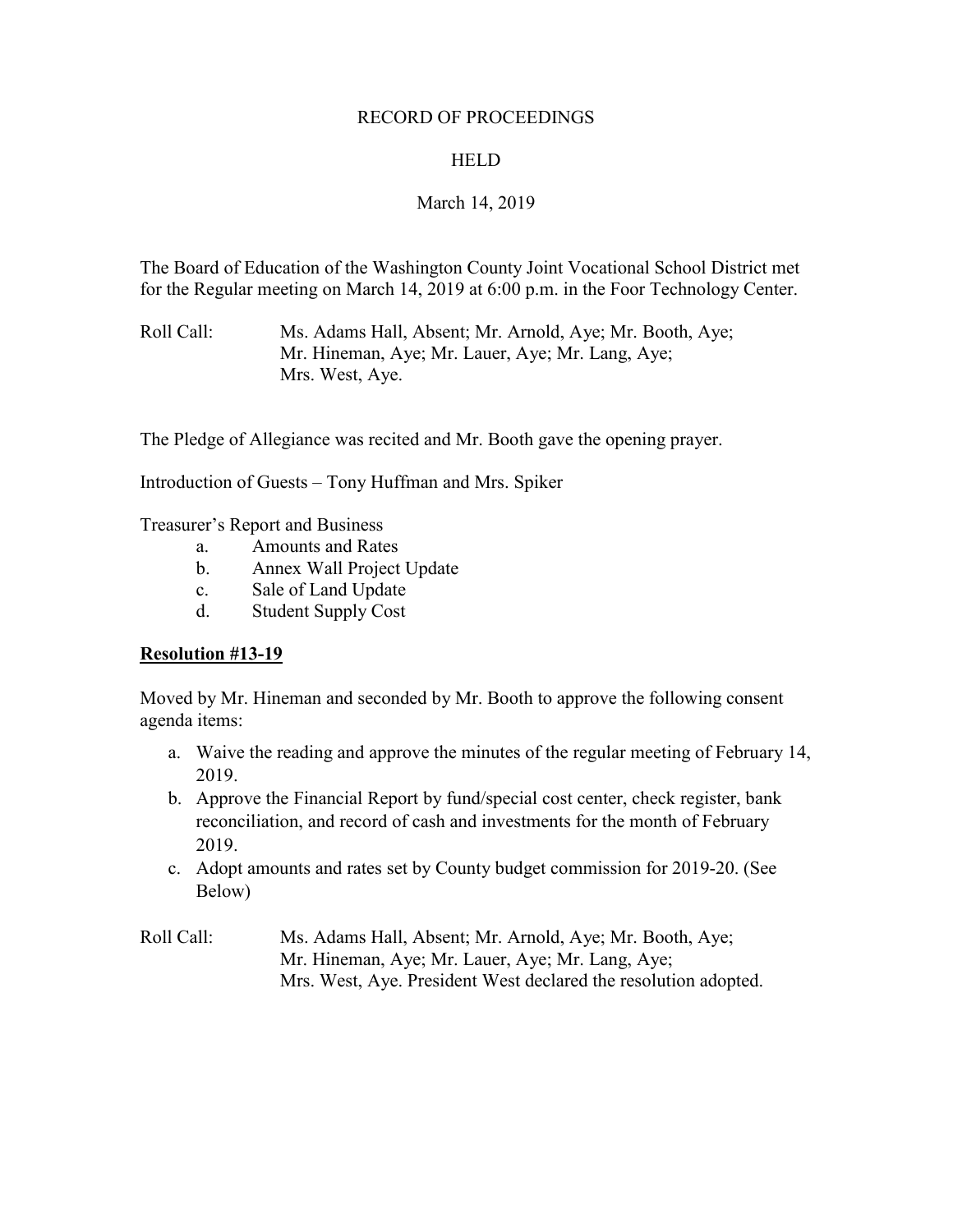Page 6115 Minutes – Washington County JVS District March 14, 2019

#### **SCHEDULE A**

#### SUMMARY OF AMOUNTS REQUESTED FROM GENERAL PROPERTY TAX APPROVED BY BUDGET COMMISSION, AND **COUNTY AUDITOR'S ESTIMATED TAX RATES**

|                      |                  |                              | County         | County      |
|----------------------|------------------|------------------------------|----------------|-------------|
|                      | Amounts to be    | Amounts to be                | Auditor's      | Auditor's   |
|                      |                  |                              | Estimate of    | Estimate of |
| <b>FUND</b>          | Derived from     | Derived from                 | Rate to be     | Rate to be  |
|                      | Levies Inside 10 | Levies Outside 10            | $Level-$       | $Lexied -$  |
|                      | Mill Limitation  | Mill Limitation <sup>*</sup> | Inside 10 Mill | Outside 10  |
|                      |                  |                              | Limit          | Mill Limit  |
| Sinking Fund         |                  |                              |                |             |
| Bond Retirement Fund |                  |                              |                |             |
| Classroom Facilities |                  |                              |                |             |
| General Fund         |                  | 2,714,900                    |                | 1.80        |
| Emergency Fund       |                  |                              |                |             |
| Total                |                  | 2,714,900                    |                | 1.80        |

#### **SCHEDULE B**

LEVIES OUTSIDE 10 MILL LIMITATION, EXCLUSIVE OF DEBT LEVIES

| FUND                                                     | Maximum Rate<br>Authorized to be<br>Levied | County<br>Auditor's<br>Estimate of<br>Yield of Levy<br>(Carry to<br>Schedule A.<br>Column $II$ <sup>*</sup> |
|----------------------------------------------------------|--------------------------------------------|-------------------------------------------------------------------------------------------------------------|
| Current Expense levy authorized by voter on 12/09/69 for | .40                                        | 603,300                                                                                                     |
| not to exceed continuing years                           |                                            |                                                                                                             |
| Current Expense levy authorized by voter on 11/06/73 for | .90                                        | 1,357,500                                                                                                   |
| not to exceed continuing years                           |                                            |                                                                                                             |
| Current Expense levy authorized by voter on 11/04/80 for | .50                                        | 754,100                                                                                                     |
| not to exceed continuing years                           |                                            |                                                                                                             |

## **Resolution #14-19 – Annex Wall Project Change Order**

Moved by Mr. Arnold and seconded by Mr. Lauer to adopt the following resolution:

WHEREAS, Phoenix Associates, Inc. was awarded the Annex Wall Project in an amount not to exceed \$119,783 as previously noted in Resolution #7-19.

WHEREAS, IT WAS FURTHER RESOLVED, that a change order is required based on the initial findings of the foundation and wall surfaces and the Board directs the Superintendent and Treasurer to proceed to complete the annex wall project and the front of the annex building.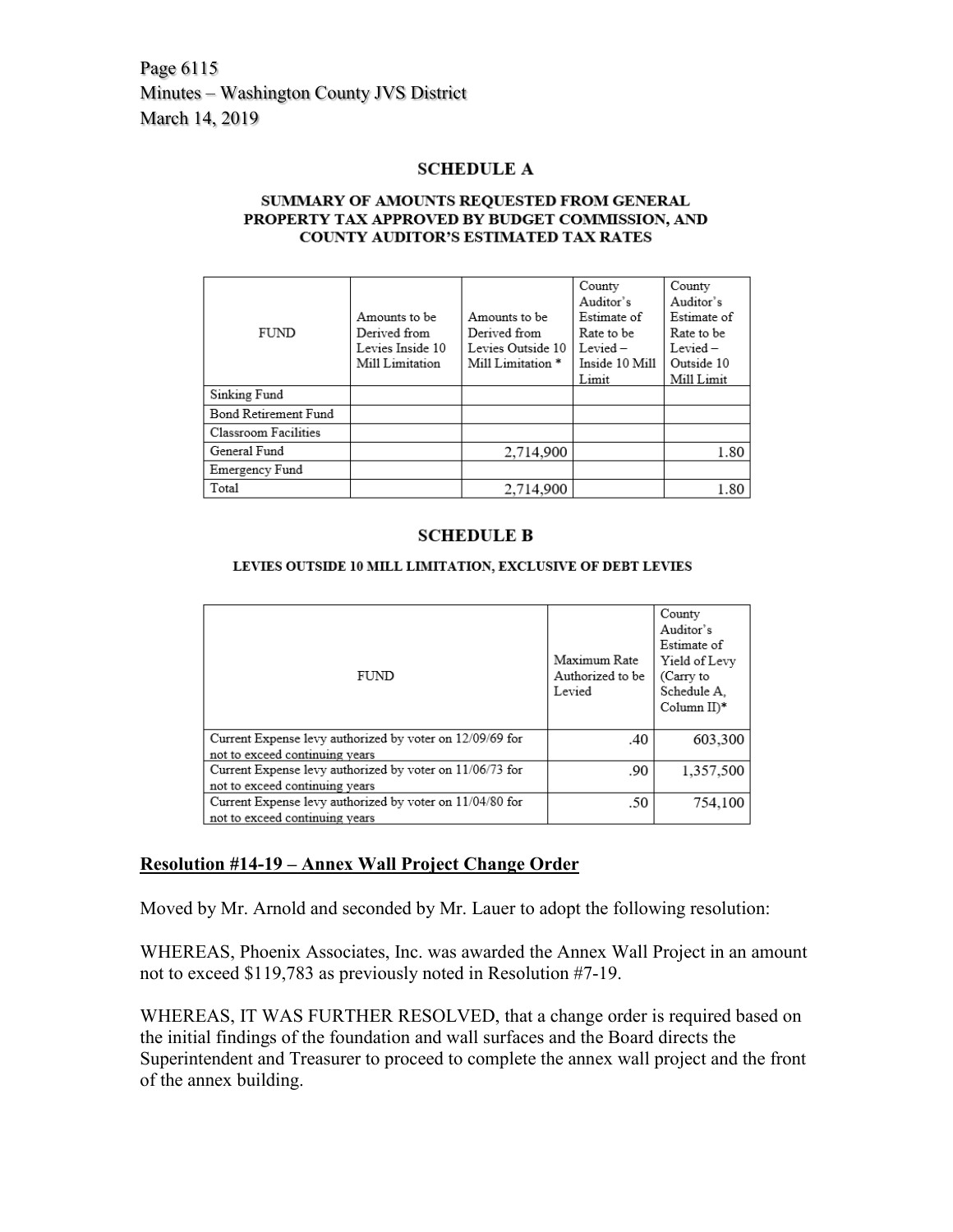Page 6116 Minutes – Washington County JVS District March 14, 2019

BE IT RESOLVED THAT, The Washington County Career Center Board of Education approves a change order of an additional amount not to exceed \$39,450 to Phoenix Associates, Inc. (Total project cost not to exceed \$256,193).

Roll Call: Ms. Adams Hall, Absent; Mr. Arnold, Aye; Mr. Booth, Aye; Mr. Hineman, Aye; Mr. Lauer, Aye; Mr. Lang, Aye; Mrs. West, Aye. President West declared the resolution adopted.

Superintendent's Report and Business

- a. Mid Ohio Valley Career Connect Fair April 4 @ Marietta College
- b. Memorandum Of Understanding Washington County Department of Jobs Family Services
- c. Visits by State and Local Representatives.

## **Resolution #15-19— Recognized SkillsUSA, BPA State Competition Qualifiers**

Moved by Mr. Booth and seconded by Mr. Lauer to recognize the following students for their outstanding achievements:

BE IT RESOLVED, The Washington County Joint Vocational School District Board of Education commends the following students and their teachers for their participation in the following contests for the 2018-19 school year while representing the Career Center:

| $\beta$ Kills $\beta$ is $A - \beta$ tate Competition Quantiers |                          |                                 |  |
|-----------------------------------------------------------------|--------------------------|---------------------------------|--|
| <b>NAME</b>                                                     | <b>PLACEMENT</b>         | <b>CONTEST</b>                  |  |
| Gabriella Grabow                                                | $2nd$ Place              | Carpentry                       |  |
| <b>Spencer Crone</b>                                            | <b>Straight to State</b> | Heavy Equipment                 |  |
| <b>Jaron Seevers</b>                                            | <b>Straight to State</b> | Heavy Equipment                 |  |
| <b>Braden Strahler</b>                                          | <b>Straight to State</b> | Heavy Equipment                 |  |
| <b>TEAM:</b>                                                    |                          |                                 |  |
| Eva Alverez                                                     | 3rd Place                | Health Knowledge Bowl           |  |
| Kyri Flanagan                                                   | $3rd$ Place              | Health Knowledge Bowl           |  |
| Breanna Fleeman                                                 | 3rd Place                | Health Knowledge Bowl           |  |
| Levi Sprouse                                                    | 3rd Place                | Health Knowledge Bowl           |  |
| Amber Piggott                                                   | 1 <sup>st</sup>          | <b>Industrial Motor Control</b> |  |
| Daniel Bickford                                                 | <b>Straight to State</b> | Masonry                         |  |
| <b>Trenton McCabe</b>                                           | 1 <sup>st</sup> Place    | Medical Math                    |  |
| <b>TEAM:</b>                                                    |                          |                                 |  |
| Justin Byrd                                                     | $2nd$ Place              | Team Works                      |  |
| Kourtney Custer                                                 | $2nd$ Place              | <b>Team Works</b>               |  |
| Devon Gibson                                                    | 2nd Place                | <b>Team Works</b>               |  |
| Caleb Smith                                                     | 2nd Place                | Team Works                      |  |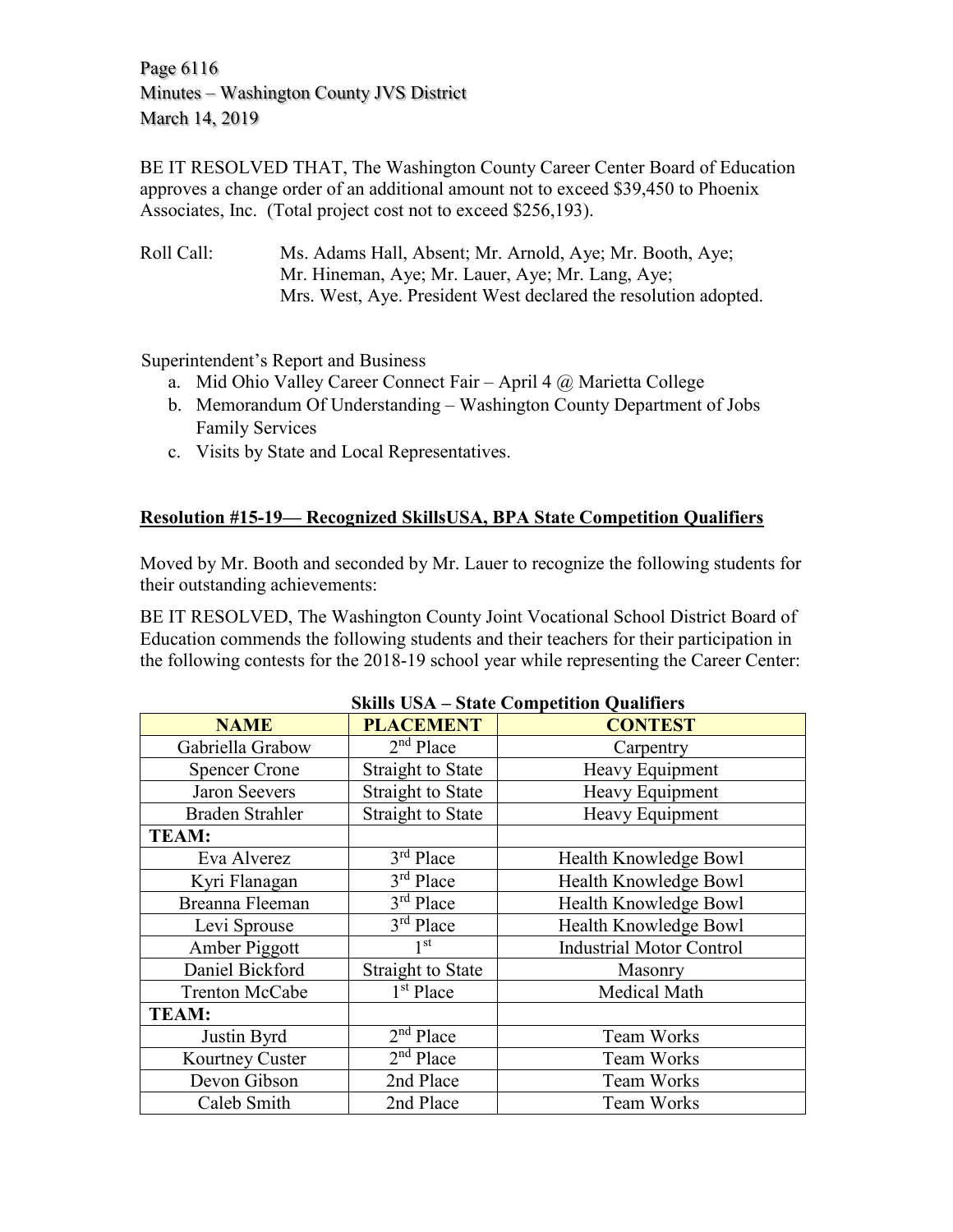Page 6117 Minutes – Washington County JVS District March 14, 2019

| <b>NAME</b>              | <b>PLACEMENT</b>      | <b>CONTEST</b>                     |  |
|--------------------------|-----------------------|------------------------------------|--|
| Audrey Erb               | 1 <sup>st</sup> Place | 210 Advanced Word Processing       |  |
| Theodore Johnson         | $2nd$ Place           | 265 Business Law & Ethics          |  |
| Noah Curry               | 1 <sup>st</sup> Place | 300 Computer Network Technology    |  |
| <b>Ashton Franks</b>     | $2nd$ Place           | 300 Computer Network Technology    |  |
| Seth Westfall            | 1 <sup>st</sup> Place | 305 PC Servicing & Troubleshooting |  |
| Israel (Keldin) O'Connor | $2nd$ Place           | 305 PC Servicing & Troubleshooting |  |
| <b>Austin Amash</b>      | 1 <sup>st</sup> Place | 320 Computer Security              |  |
| Joseph Titler            | $2nd$ Place           | 320 Computer Security              |  |
| Elisa Massel             | 1 <sup>st</sup> Place | 400 Fundamental Desktop Publishing |  |
| Reese Paynter            | $2nd$ Place           | 400 Fundamental Desktop Publishing |  |
| Devan Robinson           | $2nd$ Place           | 405 Fundamentals of Web Design     |  |
| Emily Wiseman            | $2nd$ Place           | 410 Graphic Design Promotion       |  |
| David Sloter             | $1st$ Place           | 415 Digital Publishing             |  |
| <b>TEAM:</b>             |                       |                                    |  |
| Thomas Ketcham           | 1 <sup>st</sup> Place | 430 Video Production Team          |  |
| Evan Law                 | 1 <sup>st</sup> Place | 430 Video Production Team          |  |
| <b>Ivy Pugh</b>          | 1 <sup>st</sup> Place | 430 Video Production Team          |  |
| <b>Austin Salazar</b>    | 1 <sup>st</sup> Place | 430 Video Production Team          |  |
| <b>TEAM:</b>             |                       |                                    |  |
| <b>Stacy Gage</b>        | 1 <sup>st</sup> Place | 435 Web Site Design Team           |  |
| Kaitlyn Hensel           | $1st$ Place           | 435 Web Site Design Team           |  |
| Jenna Steele             | 1 <sup>st</sup> Place | 435 Web Site Design Team           |  |
| <b>TEAM:</b>             |                       |                                    |  |
| Haley Augenstein         | 1 <sup>st</sup> Place | 445 Broadcast News Production Team |  |
| <b>Emily Snyder</b>      | 1 <sup>st</sup> Place | 445 Broadcast News Production Team |  |
| <b>TEAM:</b>             |                       |                                    |  |
| <b>Gwen Brookhart</b>    | 1 <sup>st</sup> Place | 500 Global Marketing Team          |  |
| <b>Matthew Gossett</b>   | 1 <sup>st</sup> Place | 500 Global Marketing Team          |  |
| <b>Brandon Hook</b>      | 1 <sup>st</sup> Place | 500 Global Marketing Team          |  |

## **Business Professionals of America – All Participants State Competition Qualifiers**

| <b>NAME</b>         | <b>PLACEMENT</b> | <b>CONTEST</b>                         |
|---------------------|------------------|----------------------------------------|
| <b>Trent Means</b>  | $1st$ Place      | 505 Entrepreneurship                   |
| <b>TEAM:</b>        |                  |                                        |
| Dallas Cantrell     | $2nd$ Place      | 510 Small Business Management Team     |
| <b>Brendan Deem</b> | $2nd$ Place      | 510 Small Business Management Team     |
| Joshua Neville      | $2nd$ Place      | 510 Small Business Management Team     |
|                     |                  |                                        |
| <b>Bradley Bee</b>  | $2nd$ Place      | 515 Interview Skills                   |
| Lindsay Heiss       | $1st$ Place      | 555 Presentation Management Individual |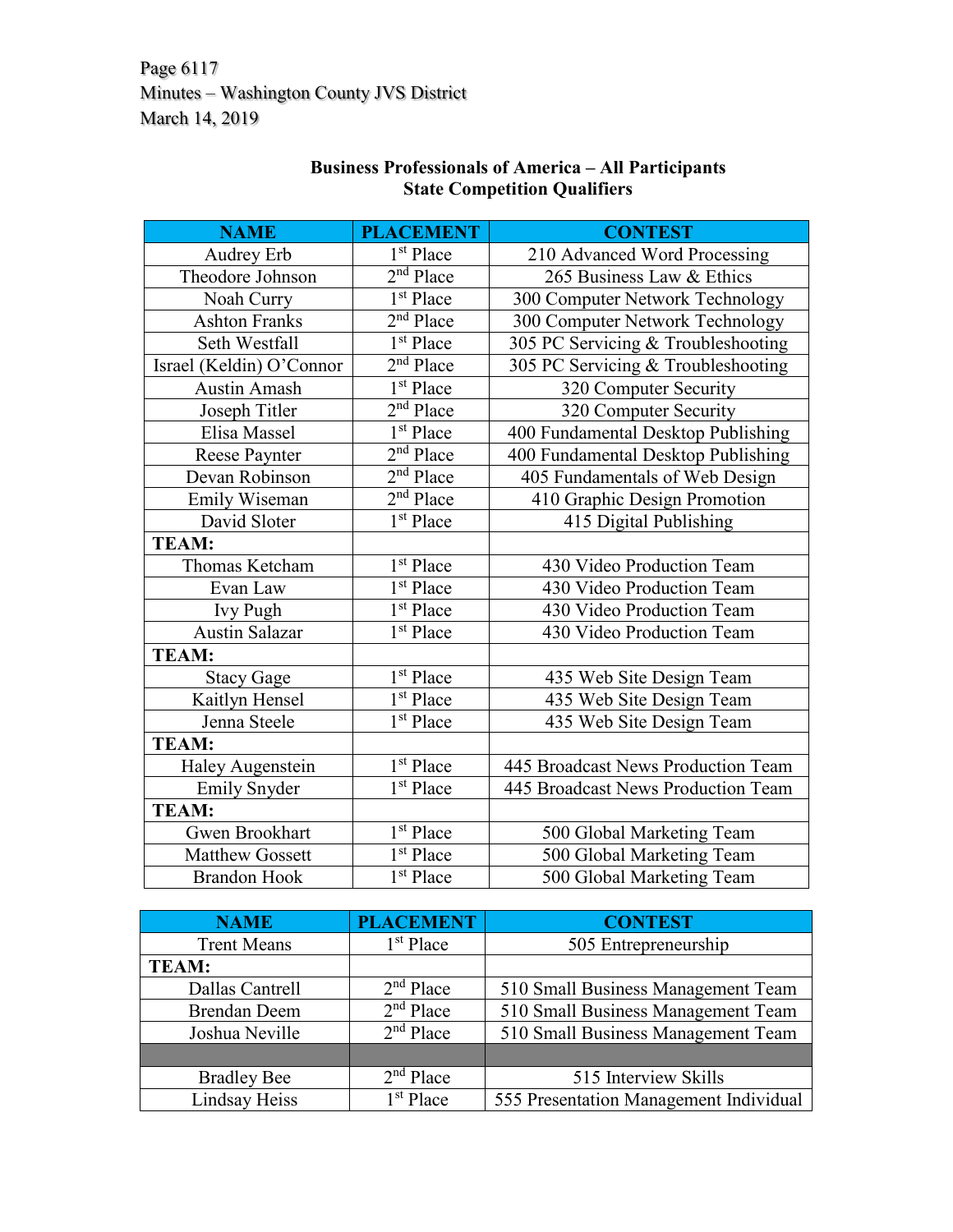Page 6118 Minutes – Washington County JVS District March 14, 2019

Roll Call: Ms. Adams Hall, Absent; Mr. Arnold, Aye; Mr. Booth, Aye; Mr. Hineman, Aye; Mr. Lauer, Aye; Mr. Lang, Aye; Mrs. West, Aye. President West declared the resolution adopted

## **Resolution #16-19**

Moved by Mr. Booth and seconded by Mr. Arnold to approve the following consent agenda items:

- a. Accept the following donations:
	- 1. R.O. Wetz Transportation Co. donated \$200.00 to the Diesel Truck Mechanics program.
	- 2. Truck Sales & Service, Inc. donated \$150 to the Diesel Truck Mechanics program.
- b. Approve overnight trip for SkillsUSA Heavy Equipment to participate in the state competition events in Miamisburg, OH on April 12-13, 2019.
- c. Approve overnight trip for SkillsUSA to participate in the state competition events in Columbus, OH on April 16-17, 2019.
- d. Approve Student Supply Costs for 2019-2020:
- e. Approve Memorandum of Understanding between Washington County Department of Jobs and Family Services (WCDJFS) and Washington County Career Center for a period of March 1, 2019 through June 30, 2020.
- f. Employ Ashley Hardesty as Part-Time ASPIRE Instructor for the year ending June 30, 2019 at a rate of pay of \$18.57 effective March 25, 2019.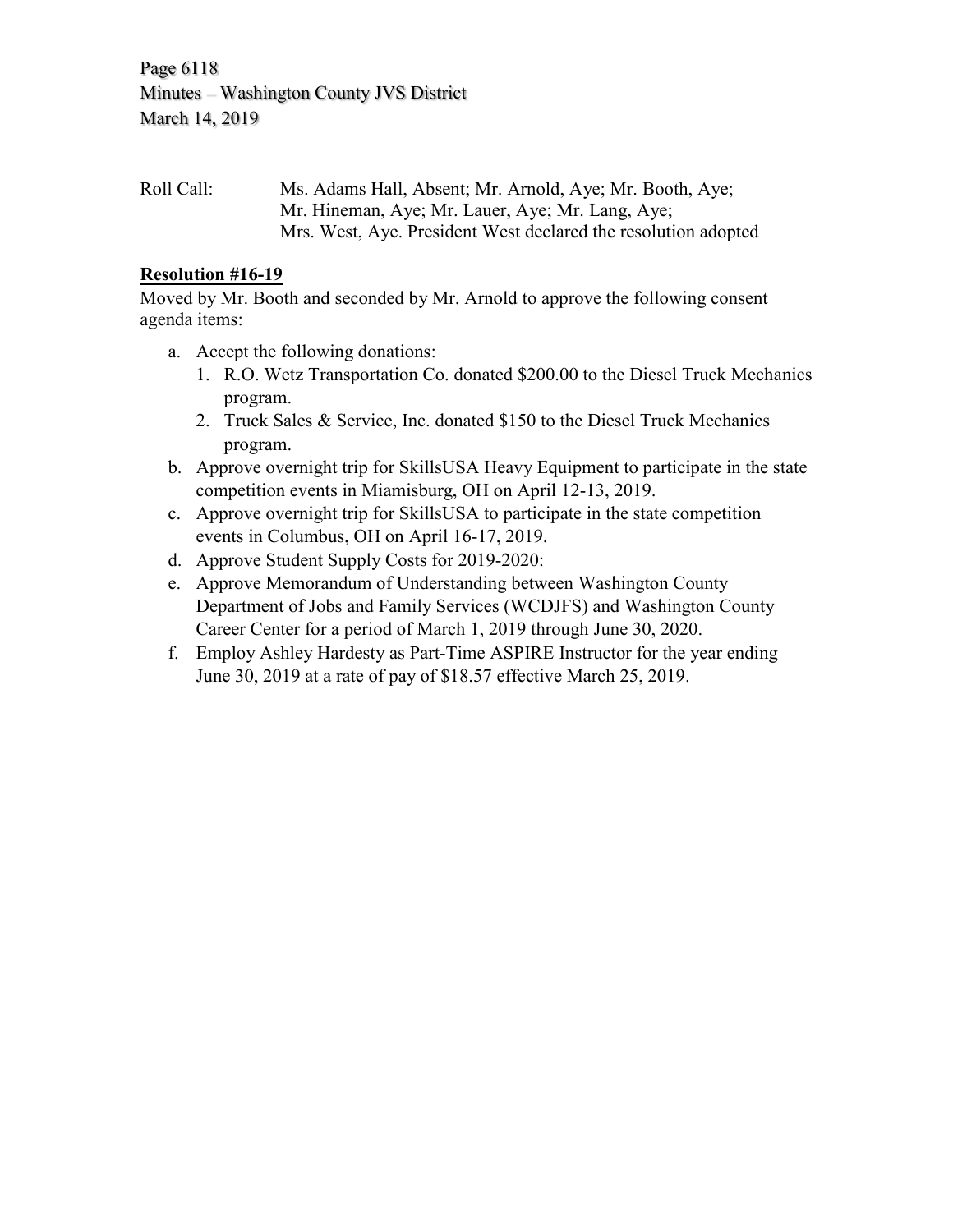# Page 6119 Minutes – Washington County JVS District March 14, 2019

| Program                            |            | Jr.    |            | Sr.    |
|------------------------------------|------------|--------|------------|--------|
| Auto Collision/Custom Paint        | Skills     | 24.00  | Skills     | 24.00  |
|                                    | Lab        | 101.00 | Lab        | 101.00 |
| <b>Total</b>                       |            | 125.00 |            | 125.00 |
| Auto Mechanics                     | Skills     | 24.00  | Skills     | 24.00  |
|                                    | Lab        | 86.00  | Lab        | 86.00  |
| <b>Total</b>                       |            | 110.00 |            | 110.00 |
| Building Technology/Carpentry      | Skills     | 24.00  | Skills     | 24.00  |
|                                    | Lab        | 0.00   | Lab        | 75.00  |
| Total                              |            | 24.00  |            | 99.00  |
| Cosmetology                        | Skills     | 24.00  | Skills     | 24.00  |
|                                    | Lab        | 241.00 | Lab        | 60.00  |
|                                    |            | 265.00 |            | 84.00  |
| Diesel Truck Mechanics             | Skills     | 24.00  | Skills     | 24.00  |
|                                    | Lab        | 70.00  | Lab        | 70.00  |
| Total                              |            | 94.00  |            | 94.00  |
| Digital Marketing                  | <b>BPA</b> | 22.00  | <b>BPA</b> | 22.00  |
|                                    | Lab        | 100.00 | Lab        | 75.00  |
| <b>Total</b>                       |            | 122.00 |            | 97.00  |
| Electricity                        | Skills     | 24.00  | Skills     | 24.00  |
|                                    | Lab        | 71.00  | Lab        | 45.00  |
| Total                              |            | 95.00  |            | 69.00  |
| Graphic Design/Video Production    | BPA        | 22.00  | <b>BPA</b> | 22.00  |
|                                    | Lab        | 55.00  | Lab        | 55.00  |
| Total                              |            | 77.00  |            | 77.00  |
| Heavy Equipment                    | Skills     | 24.00  | Skills     | 24.00  |
|                                    | Lab        | 176.00 | Lab        | 176.00 |
| Total                              |            | 200.00 |            | 200.00 |
| Landscape Contr. & Turf Management | FFA        | 18.00  | FFA        | 18.00  |
|                                    | Lab        | 75.00  | Lab        | 75.00  |
| <b>Total</b>                       |            | 93.00  |            | 93.00  |
| Masonry                            | Skills     | 24.00  | Skills     | 24.00  |
|                                    | Lab        | 95.00  | Lab        | 0.00   |
| Total                              |            | 119.00 |            | 24.00  |
| Medical College Prep               | Skills     | 24.00  | Skills     | 24.00  |
|                                    | Lab        | 176.00 | Lab        | 83.00  |
| <b>Total</b>                       |            | 200.00 |            | 107.00 |
| Patient Health Care                | Skills     | 24.00  | Skills     | 24.00  |
|                                    | Lab        | 82.00  | Lab        | 103.00 |
| <b>Total</b>                       |            | 106.00 |            | 127.00 |
| Sports Medicine/Exercise Science   | Skills     | 24.00  | Skills     | 24.00  |
|                                    | Lab        | 106.00 | Lab        | 109.00 |
| <b>Total</b>                       |            | 130.00 |            | 133.00 |
| Welding                            | Skills     | 24.00  | Skills     | 24.00  |
|                                    | Lab        | 0.00   | Lab        | 0.00   |
| <b>Total</b>                       |            | 24.00  |            | 24.00  |

# **2019-2020 SUMMARY OF SUPPLY COSTS**